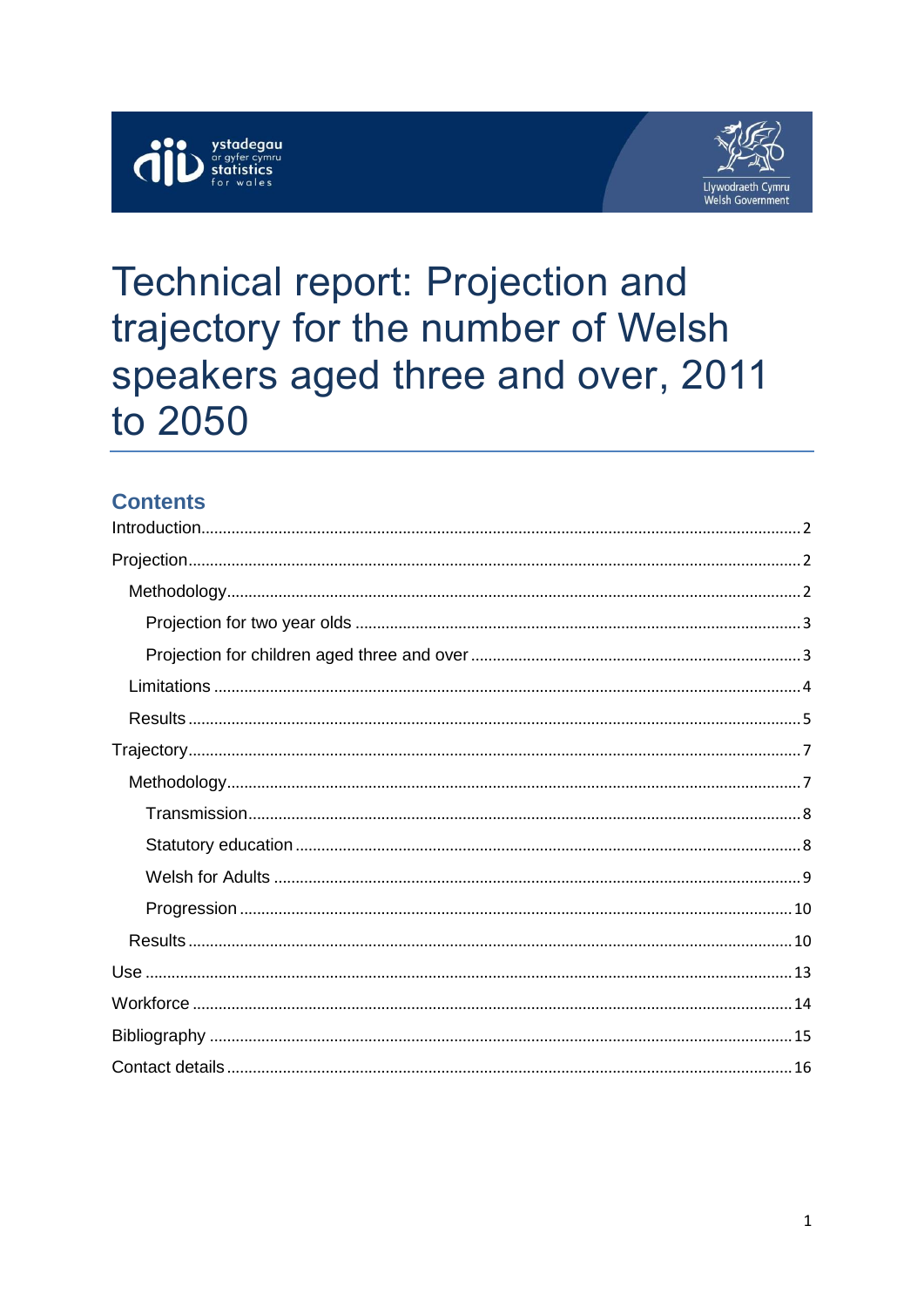## <span id="page-1-0"></span>**Introduction**

The Welsh Government's strategy, *[Cymraeg 2050: A million Welsh speakers](http://llyw.cymru/topics/welshlanguage/welsh-language-strategy-and-policies/cymraeg-2050-welsh-language-strategy/?lang=en)*, notes the Government's ambition of reaching a million Welsh speakers by 2050. A projection for the number of Welsh speakers aged three and over up to 2050 has been produced as part of the strategy. In addition to this, a trajectory has been developed to demonstrate one possible path of reaching a million Welsh speakers by 2050, based on the policy intentions included in the strategy. This technical report explains how the projection and trajectory are calculated.

Hywel Jones, [Statiaith,](http://statiaith.com/) advised the Government in updating the Welsh Language Board's demographic projection with 2011 Census data and quality assured the demographic projection up to 2050. Hywel Jones did not play a part in the development of the trajectory towards a million Welsh speakers. We would like to thank Hywel Jones for his advice and time.

# <span id="page-1-1"></span>**Projection**

What is meant by *projection* is the number of Welsh speakers that is predicted if the current patterns and trends regarding the Welsh language and the population continue until 2050.

The projection is an update of the projections developed originally by the Welsh Language Board in their publication *[Statistical overview of the Welsh language](http://www.comisiynyddygymraeg.cymru/English/Publications%20List/A%20statistical%20overview%20of%20the%20Welsh%20language.pdf)*, using 2011 Census data rather than 2001 Census data. There are many ways of developing projections but it was decided to use the same methodology as the Welsh Language Board's projections for consistency.

## <span id="page-1-2"></span>**Methodology**

The work of the academic Sankoff (2008) provides the conceptual basis for the projection of the number of Welsh speakers aged three and over. To calculate the projection, the following data are used:

- 1. the Office for National Statistics's (ONS) mid-year population estimates by age for the period 2011 to 2013
- 2. the ONS's national population projections by age for the period 2014 to 2050
- 3. data about the ability of the population to speak Welsh by age from the 2011 Census.

Broadly, the projection assumes that the percentage of Welsh speakers in one age group in one year will be equal to the percentage in the age group a year younger in the previous year (except for children). For example, it is assumed that the percentage of 41 year olds able to speak Welsh in one year is equal to the percentage of 40 year olds speaking Welsh in the previous year. The *numbers* will vary however as demographic factors (births, deaths and migration) affect the size of individual age groups.

The methodology for children is slightly different for two specific reasons.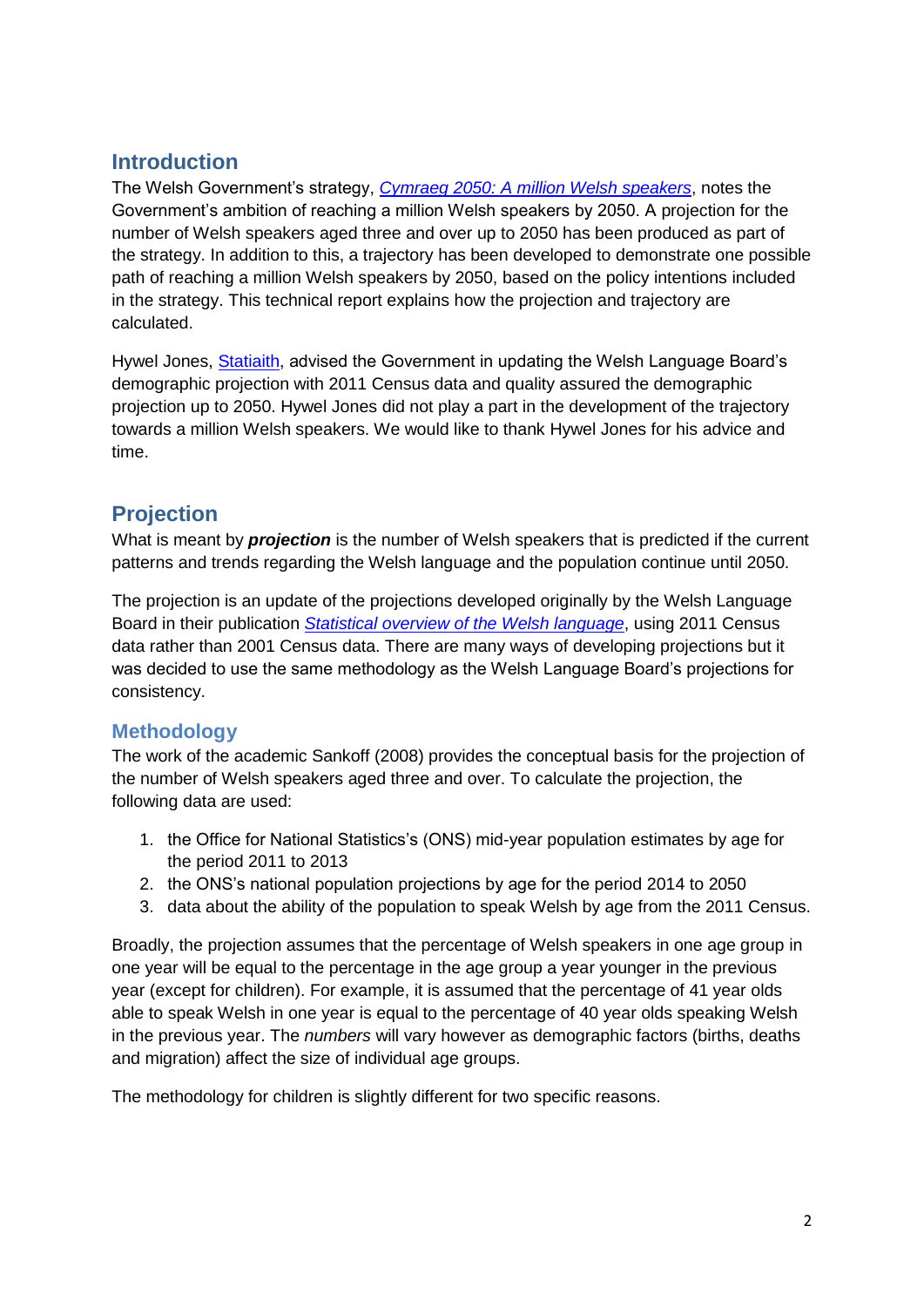#### <span id="page-2-0"></span>**Projection for two year olds**

Data on the population's ability to speak Welsh from the Census is based on the population aged three and over. To project the percentage of three year olds able to speak Welsh, the percentage of two year olds able to speak Welsh in the previous year must be estimated.

To do this, the percentage of three year olds able to speak Welsh in couple households where two or more adults can speak Welsh, and the percentage in lone-parent households where one or more adult can speak Welsh are used for the previous year. The projection also depends on the percentage able to speak Welsh among the generation of child-bearing age and the transmission rate  $-$  it is assumed that the appropriate generation of childbearing age is 20 to 49 year olds.

According to the 2011 Census 7.0 per cent of three year olds were able to speak Welsh and lived in either couple households where two or more adults could speak Welsh, or in a loneparent household where one or more adult could speak Welsh. This is the estimate for the percentage of two year olds in the previous year able to speak Welsh. In the subsequent years, the estimate varies according to the percentage of 20 to 49 year olds able to speak Welsh.

#### <span id="page-2-1"></span>**Projection for children aged three and over**

Projections for children aged three and over in the model are based on the assumption that education will have the same effect from one age to the next. The assumption is that education will have the same effect from one age to the next as it did in the 2011 Census. For example, 39 per cent of seven year olds were able to speak Welsh compared to 37 per cent of six year olds according to the Census. This increase from one age to the next is reflected in the subsequent age groups in the model. This is done for each age from 3 to 21 year olds.

The chart below shows how the percentage of Welsh speakers varies by age for children and young people aged 3 to 21.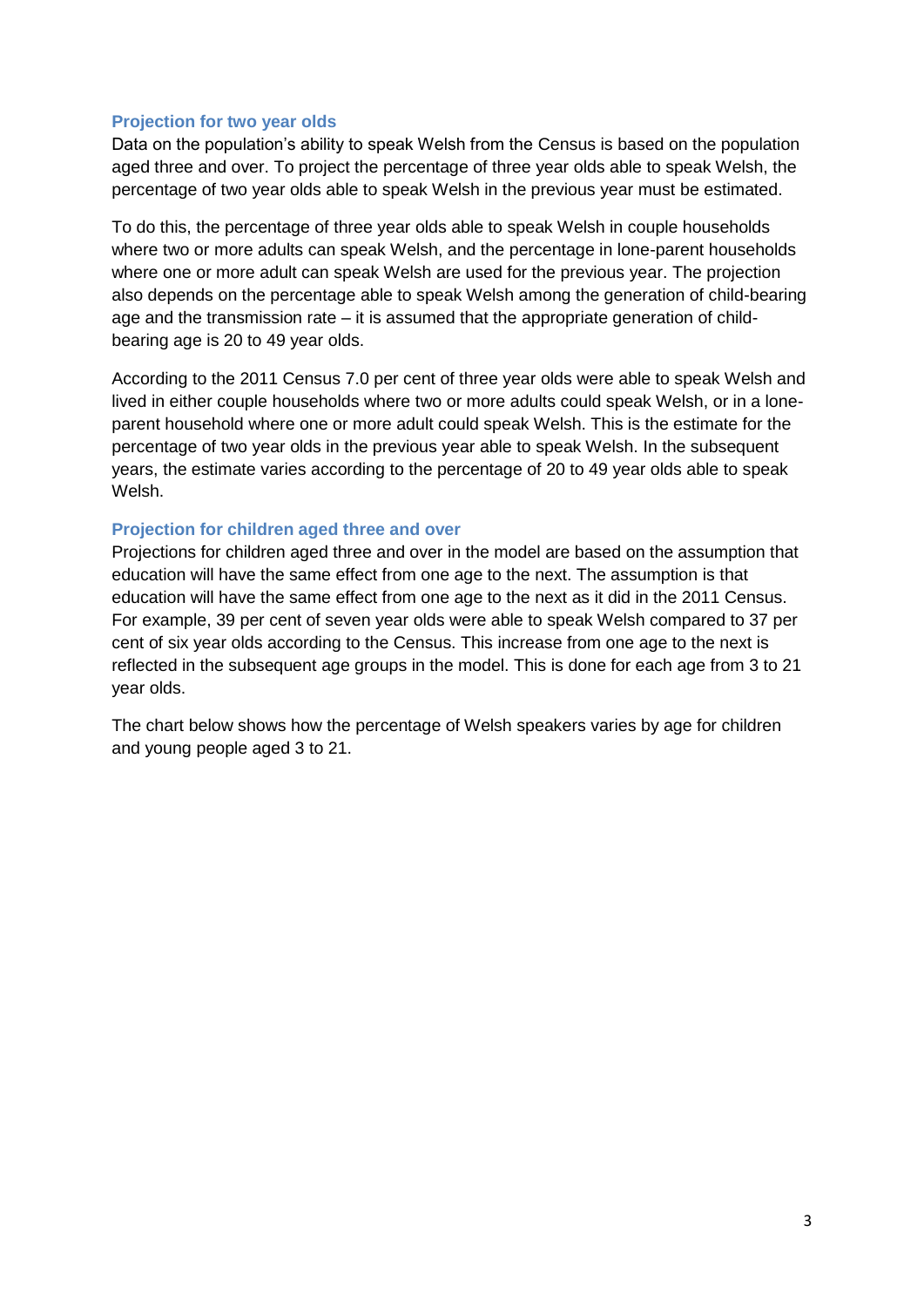

**Chart 1: Percentage of Welsh speakers aged 3 to 21, 2011 Census**

The percentage of Welsh speakers rises with age, reaching a peak of 43 per cent for 14 year olds, falling thereafter to 17 per cent for 21 year olds. The rise up to the age of 14, and the fall after the age of 14 are reflected in the model.

### <span id="page-3-0"></span>**Limitations**

The projections are an attempt to predict the number of Welsh speakers by 2050 to understand approximately how many additional Welsh speakers would be needed to reach the target of a million Welsh speakers.

As is the case for any type of projection, these projections should be treated with care as they are based on a set of assumptions which are based on previous trends – it's likely that these trends will change over time. For example, the birth rate may vary from year to year and this would have a large influence over the early years. The assumptions regarding migration are based on the migration patterns for the latest five years and are likely to change from year to year. The ONS publishes population projections variants to demonstrate the effect of these assumptions on the total population.

Looking at the previous projections published by the Welsh Language Board in 2012 (based on 2001 Census data), they predicted that there would be 583,000 Welsh speakers aged three and over in 2011. This was 21,000 more than the number seen in the 2011 Census. The projections therefore won't give the exact numbers expected up to 2050. We will be updating the projection with 2021 Census data as soon as it's available.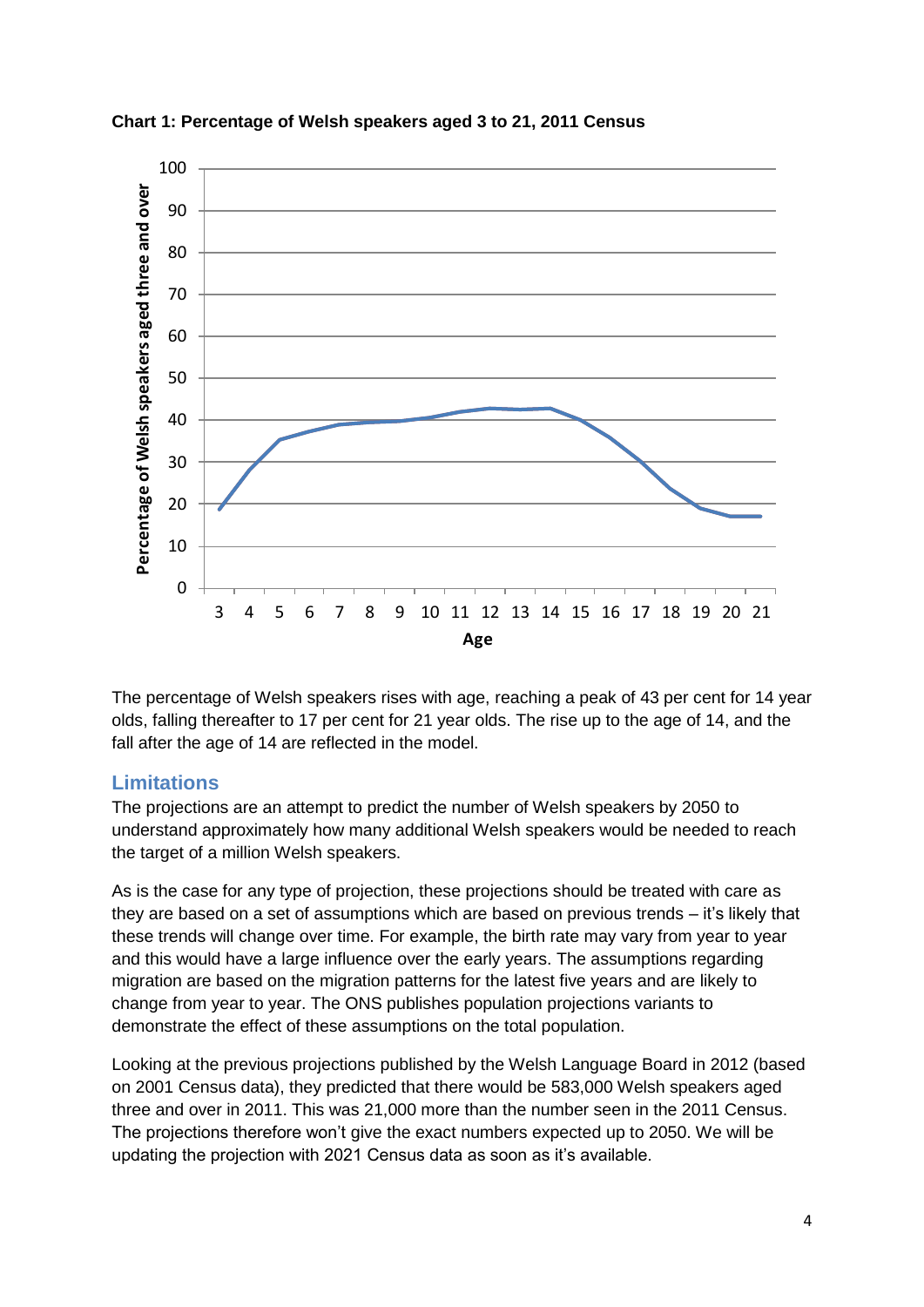## <span id="page-4-0"></span>**Results**

It is projected that there will be 666,000 people aged three and over able to speak Welsh by 2050, equivalent to around 21 per cent of the population. This is just over 100,000 more Welsh speakers than there were in 2011 but around 334,000 short of the target of a million Welsh speakers by 2050.

The chart below shows how the number of Welsh speakers aged three and over is expected to vary during the period 2011 to 2050.



**Chart 2: Projected number of Welsh speakers aged three and over, 2011 to 2050**

The table below summarises the numbers and percentages projected at specific periods up to 2050. The full data is available in open format on [StatsWales.](https://statswales.gov.wales/Catalogue/Welsh-Language)

| Table 1: Projected numbers and percentages of Welsh speakers aged three and over |
|----------------------------------------------------------------------------------|
| at specific periods up to 2050                                                   |

| Year | <b>Number</b> | Percentage |
|------|---------------|------------|
| 2011 | 562,000       | 19         |
| 2017 | 570,000       | 19         |
| 2021 | 580,000       | 19         |
| 2026 | 600,000       | 19         |
| 2031 | 610,000       | 20         |
| 2036 | 630,000       | 20         |
| 2041 | 640,000       | 20         |
| 2046 | 650,000       | 20         |
| 2050 | 670,000       | 21         |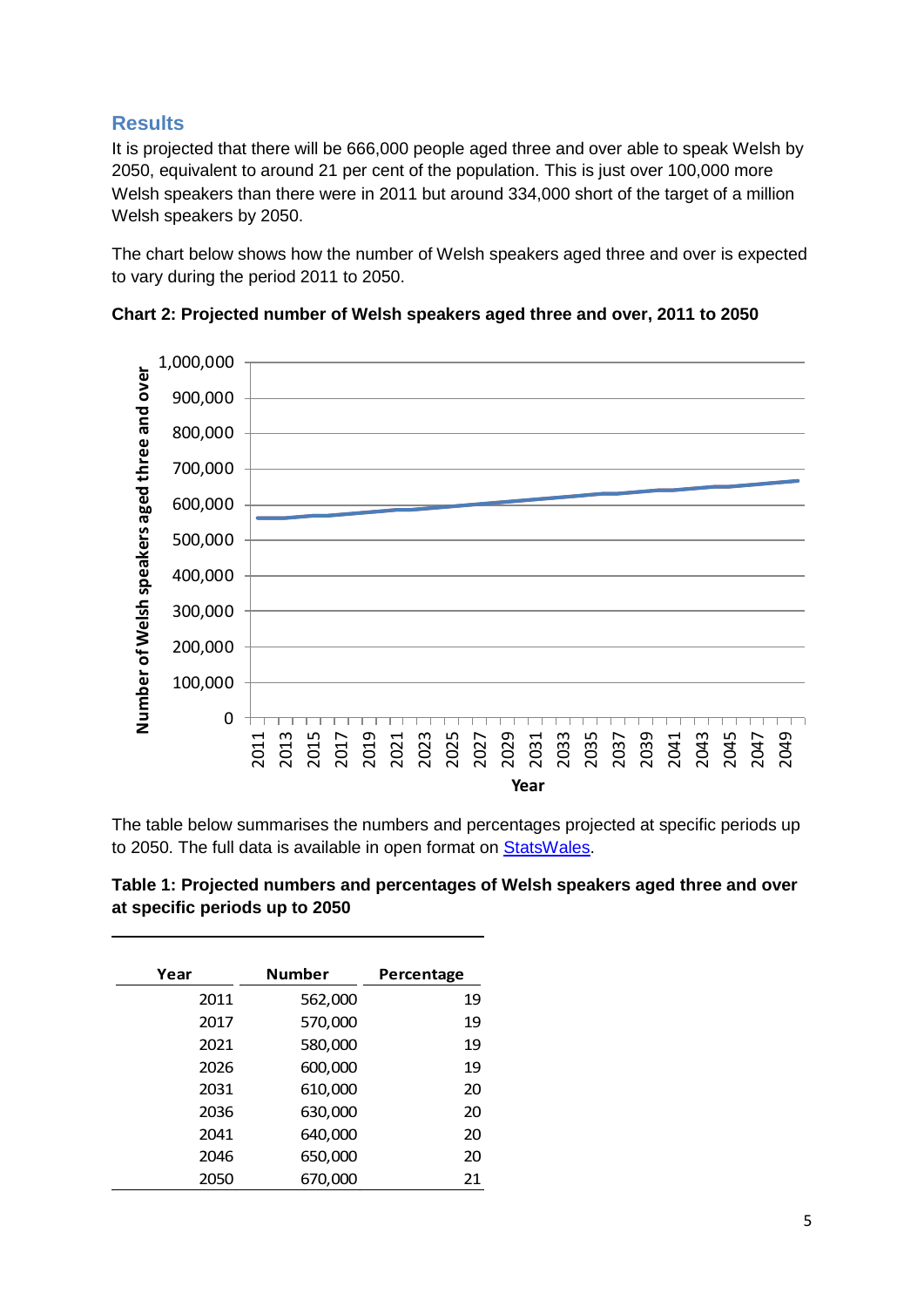The chart below shows how the percentage of Welsh speakers aged three and over is expected to vary by age during the specific periods above.



**Chart 3: Projected percentage of Welsh speakers aged three and over at specific periods up to 2050**

The chart below shows how the number of Welsh speakers aged three and over is expected to vary by age group in the period 2011 to 2050.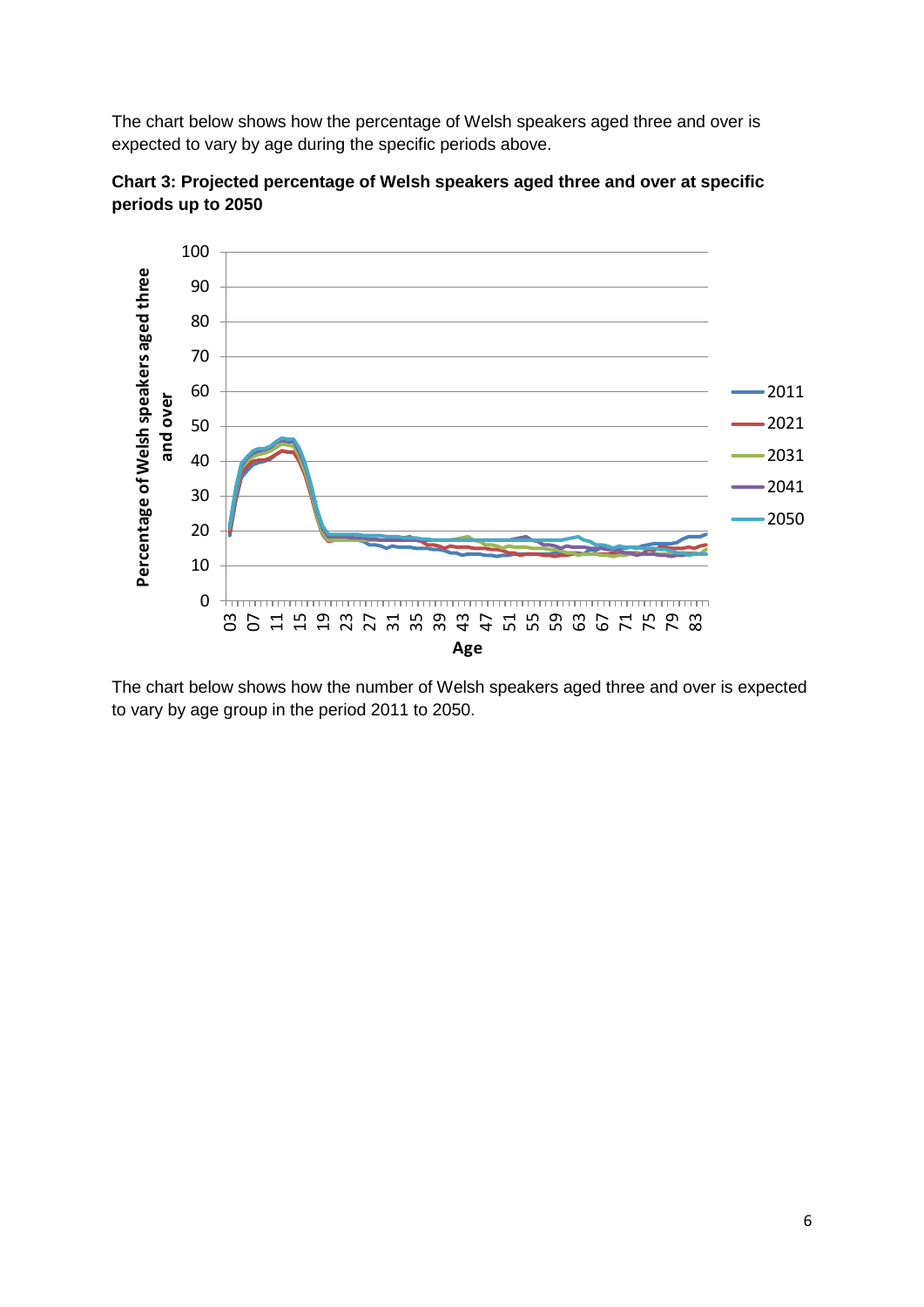

**Chart 4: Projected number of Welsh speakers aged three and over by age groups, 2011 to 2050**

The numbers of Welsh speakers aged 3 to 15 and aged 60 and over are expected to increase by 2050, increasing by over 22,000 for those aged 3 to 15 and by over 43,000 for those aged 60 and over. The numbers are expected to vary slightly in the other age groups with a general increase of between 7,000 and 16,000 by 2050.

# <span id="page-6-0"></span>**Trajectory**

What is meant by *trajectory* is the number of Welsh speakers estimated based on the projection as well as a number of assumptions in relation to the aims of the strategy to reach the target of a million Welsh speakers by 2050. The projection acts as a baseline for the trajectory and shows one possible path of reaching a million Welsh speakers. Modelling demographic change in the future is complex; modelling the impact of policy changes on specific characteristics of the population is even harder.

## <span id="page-6-1"></span>**Methodology**

The trajectory has been calculated based on four main assumptions based on the policy aims of the strategy.

- 1. Welsh language transmission at home
- 2. Learning Welsh in school
- 3. Learning Welsh through Welsh for Adults
- 4. Improved continuation of Welsh-speaking ability post-16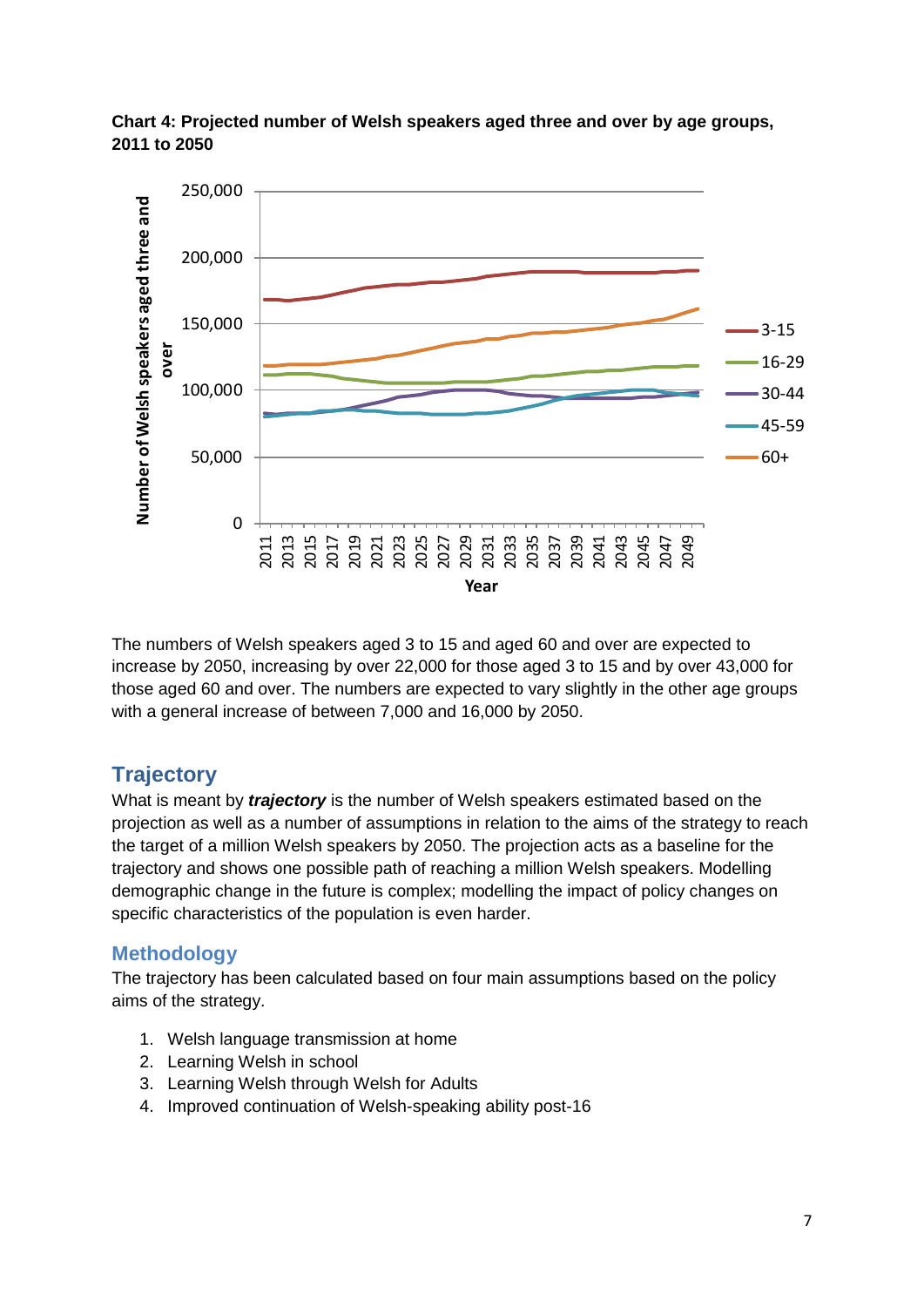#### <span id="page-7-0"></span>**Transmission**

Up until the next Census in 2021, the assumption is that the transmission rates for the trajectory are the same as for the projection, i.e. the transmission rates remain consistent with 2011.

By 2050, the assumption is that every three year old child living in a couple household where two or more adults can speak Welsh and every three year old child living in lone-parent households where one or more adult can speak Welsh, can also speak Welsh. Based on the numbers seen in the 2011 Census, this is equivalent to 10 per cent of three year olds able to speak Welsh and living in either couple households where two or more adults can speak Welsh or in lone-parent households where one or more adult can speak Welsh.

The increase from 7 per cent seen in the 2011 Census to 10 per cent by 2050 is based on a linear increase in the trajectory, with a gradual increase seen in the period 2021 to 2030 and a further increase in the period 2031 to 2050. By 2030 the assumption is that 8 per cent of three year olds will be able to speak Welsh and live in either couple households where two or more adults can speak Welsh or in lone-parent households where one or more adult can speak Welsh, reaching 10 per cent by 2050.

#### <span id="page-7-1"></span>**Statutory education**

The new curriculum will be introduced in schools in 2021 so for the purposes of the trajectory there won't be any changes regarding education up to 2020. That is, the trajectory is equivalent to the projection during this period regarding the assumptions related to statutory education.

According to the projection, 37 per cent of five year olds will be able to speak Welsh by 2021. These children will be the first cohort of children to study the new curriculum from beginning to end, reaching the end of statutory education in 2031, aged 15. One of the aims of the strategy is that 30 per cent of children (in each year group) will be in Welsh-medium education by 2031, with the remainder in English-medium education.

Regarding the children in Welsh-medium education, the assumption is that every child will leave school reporting that they are able to speak Welsh. The assumption for those studying the new curriculum in English-medium schools is that 35 per cent of them will leave school reporting that they are able to speak Welsh. All together, the assumption is that 55 per cent of 15 year olds will be able to speak Welsh by 2031, made up of 30 per cent in Welshmedium schools and 25 per cent in English-medium schools (i.e. 35 per cent of the 70 per cent in English-medium schools).

Using the model, a path has been calculated to go from 37 per cent of five year olds able to speak Welsh in 2021 to 55 per cent of 15 year olds by 2031. Not only was it necessary to calculate a path for this cohort of children but also for the previous cohorts and years to avoid a large and unrealistic increase in 2031. A combination of linear and non-linear assumptions are used (using the beta distribution) as shown in the chart below.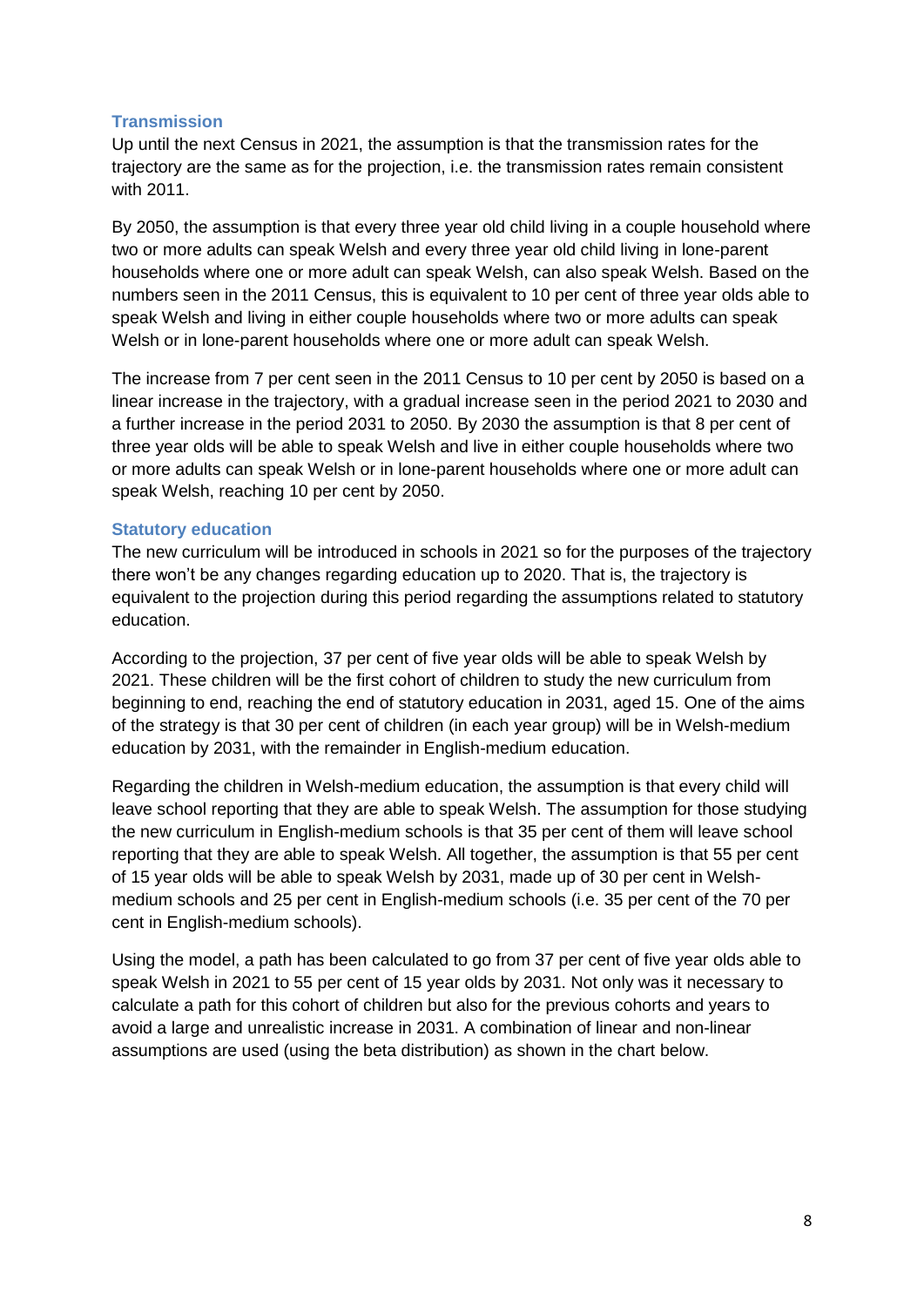

**Chart 5: Percentage of 15 year olds able to speak Welsh according to the trajectory, 2021 to 2031**

By 2050, the aim in the strategy is for 40 per cent of children (in each year group) to be in Welsh-medium education (with each one reporting that they're able to speak Welsh), with the remainder in English-medium education. Of those in English-medium education, the assumption is that half of those leaving school will report that they are able to speak Welsh. All together, the assumption is that 70 per cent of 15 year olds will be able to speak Welsh by 2050, made up of 40 per cent in Welsh-medium schools and 30 per cent in Englishmedium schools (i.e. half of the 60 per cent in English-medium schools).

The increase in the period 2032 to 2050 is based on the same methodology as the increase in the period 2021 to 2031 (that is, a combination of a linear and non-linear increase – see Chart 5 above).

#### <span id="page-8-0"></span>**Welsh for Adults**

The aim in the strategy for Welsh for Adults is to see 1,000 new Welsh speakers every year until the next Census in 2021. After that, the aim is to see 2,000 new Welsh speakers every year from 2021 to 2050.

The trajectory takes this into account by adding 1,000 Welsh speakers every year to the age group 30 to 59 year olds in the period 2012 to 2020, and then 2,000 Welsh speakers in the period 2021 to 2050. Welsh for Adults data shows that around 50 to 60 per cent of learners enrolled on a Welsh for Adults course are in the 30 to 59 year olds age group.

The increase in the number of adults able to speak Welsh through Welsh for Adults then has an influence on the number of Welsh speakers aged two and three in the model.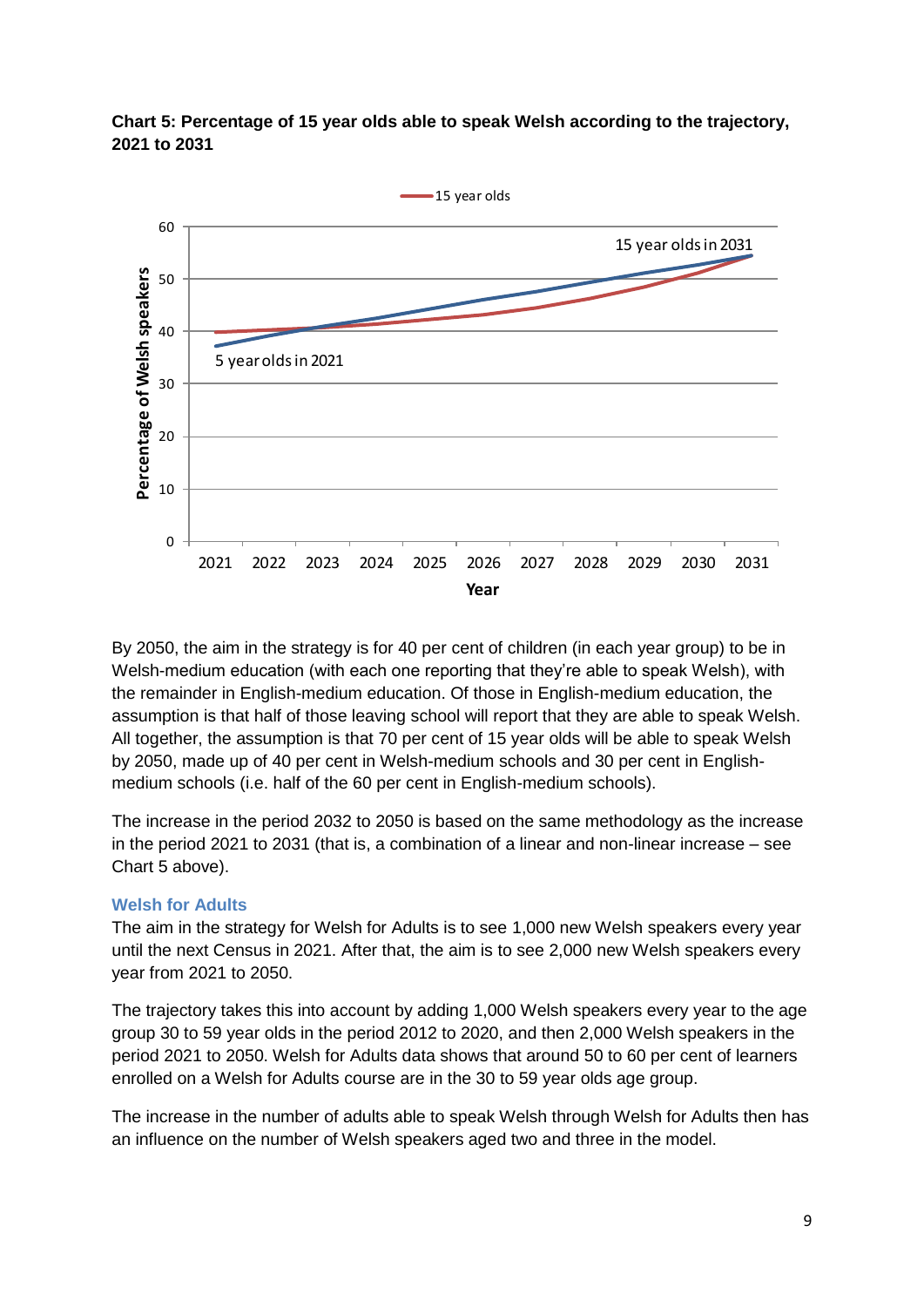#### <span id="page-9-0"></span>**Progression**

Chart 1 showed how the percentage of Welsh speakers falls by age after 15 years old. To reach the target of a million Welsh speakers by 2050, the trajectory assumes that the fall post-16 will be smaller from 2031 onwards, on the basis that 15 year olds will have studied and completed the new curriculum by 2031 and might be more robust in their Welsh language abilities.

#### <span id="page-9-1"></span>**Results**

The chart below shows how the number of Welsh speakers aged three and over is expected to reach a million by 2050 based on the policy aims and assumptions above, as well as the original projection.





The trajectory shows that, of course, there will be a million Welsh speakers aged three and over by 2050, which is equivalent to around 31 per cent of the population.

The table below summarises the numbers and percentages of the trajectory at specific periods up to 2050. The full data is available in open format on [StatsWales.](https://statswales.gov.wales/Catalogue/Welsh-Language)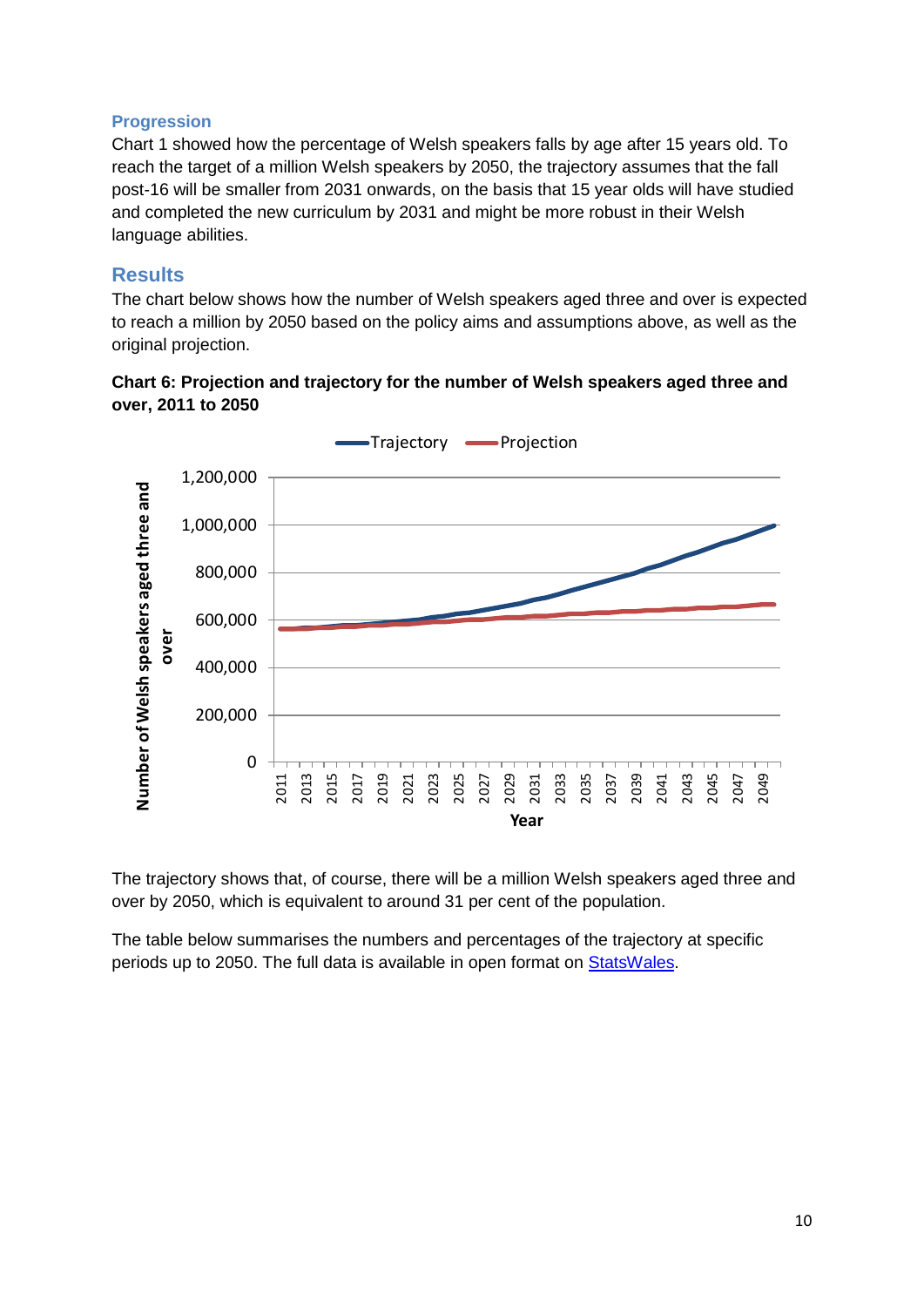| Year | <b>Number</b> | Percentage |
|------|---------------|------------|
| 2011 | 562,000       | 19         |
| 2017 | 580,000       | 19         |
| 2021 | 600,000       | 20         |
| 2026 | 630,000       | 20         |
| 2031 | 680,000       | 22         |
| 2036 | 750,000       | 24         |
| 2041 | 830,000       | 26         |
| 2046 | 920,000       | 29         |
| 2050 | 1,000,000     | 31         |

**Table 2: Numbers and percentages of Welsh speakers aged three and over at specific periods up to 2050 according to the trajectory** 

In the same way as for the projection, the charts below show the percentages and numbers that will be able to speak Welsh according to the trajectory by age and year.



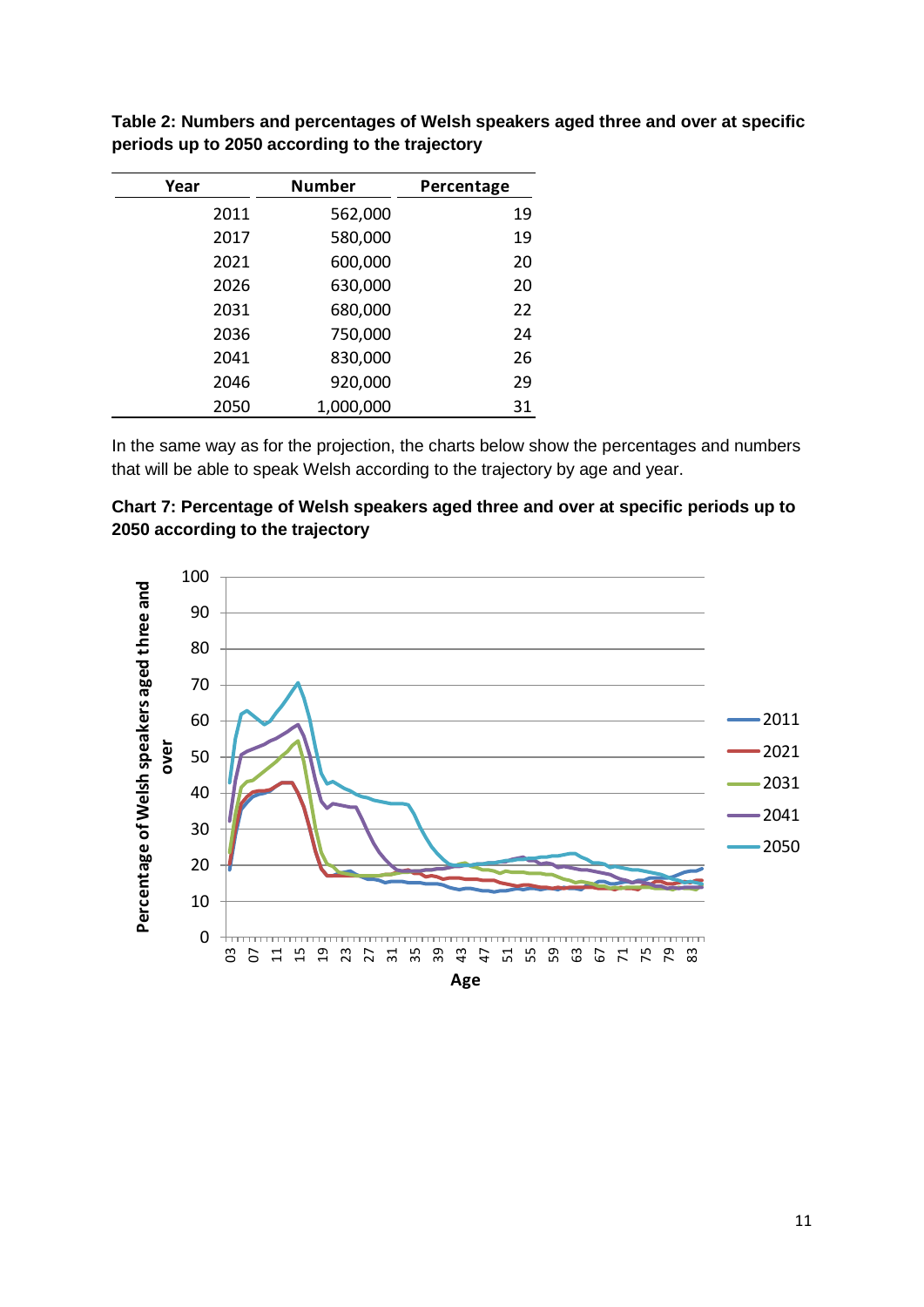

**Chart 8: Number of Welsh speakers aged three and over by age groups according to the trajectory, 2011 to 2050**

Chart 7 shows how the percentages of Welsh speakers is expected to increase for each age group up to 2050, increasing gradually in the earlier years and accelerating by 2050.

Chart 8 shows how the numbers of children aged 3 to 15 and 16 to 29 year olds are expected to increase substantially by 2050, increasing from 170,000 in 2011 to 280,000 in 2050 for those aged 3 to 15, and from 110,000 to 240,000 for those aged 16 to 29 during the same period.

The chart below shows how the number of Welsh speakers aged three and over is expected to increase annually in the period 2011 to 2050. The numbers are expected to increase more in the run-up to 2050 compared to the earlier years.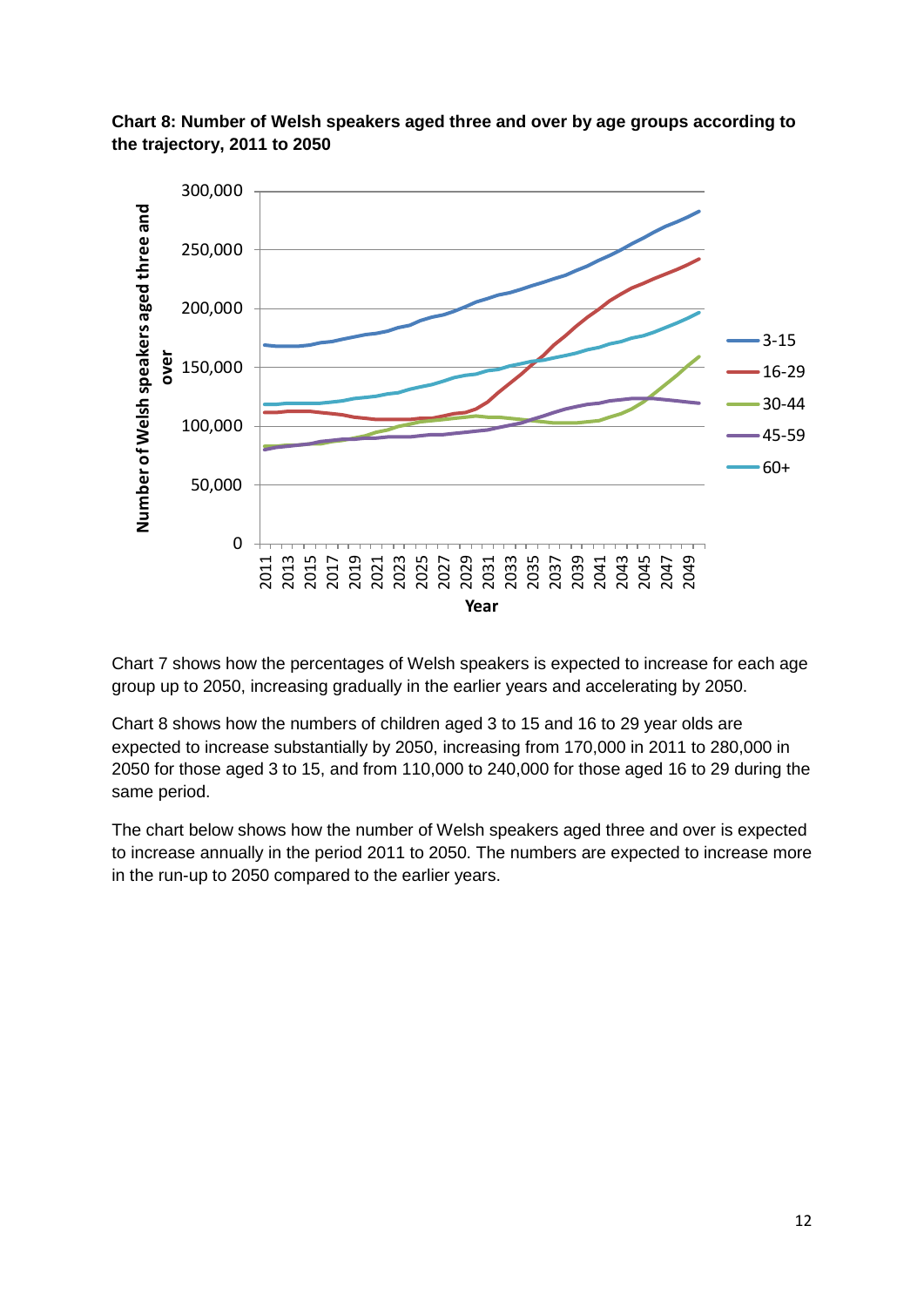

**Chart 9: Annual increase in the number of Welsh speakers aged three and over, 2011 to 2050**

It's important to remember however that this is just one way of reaching a million Welsh speakers by 2050, based on the aims of the strategy. The trajectory will be revised as necessary throughout the life of the strategy to reflect any new data or trends, or any changes in the Government's priorities.

## <span id="page-12-0"></span>**Use**

As well as reaching a million Welsh speakers by 2050, one of the main targets of the strategy is to increase the use of Welsh among the population. The target is based on one of the national indicators for the Well-being of Future Generations (Wales) Act 2015, which is the percentage of people who speak Welsh daily and can speak more than just a few words of Welsh. The Government's aim is to see the percentage increase from 10 per cent in 2013- 15 to 20 per cent by 2050.

The baseline of 10 per cent is based on Welsh Language Use Survey 2013-15 data. According to the Welsh Language Use Survey 2013-15, 52 per cent of Welsh speakers spoke Welsh daily and were able to speak more than just a few words of Welsh – a decrease from 62 per cent seen in the Welsh Language Use Surveys of 2004-06.

The goal by 2050 is therefore to reverse this decline and return to 62 per cent of Welsh speakers speaking Welsh daily and able to speak more than just a few words of Welsh. Based on the target of a million Welsh speakers and the population projections for those aged three and over in 2050, this is equivalent to 20 per cent of the population speaking Welsh daily and able to speak more than just a few words of Welsh.

To monitor progress towards this target by 2050, targets have been calculated for specific time periods – this was done based on a linear increase in the percentage speaking Welsh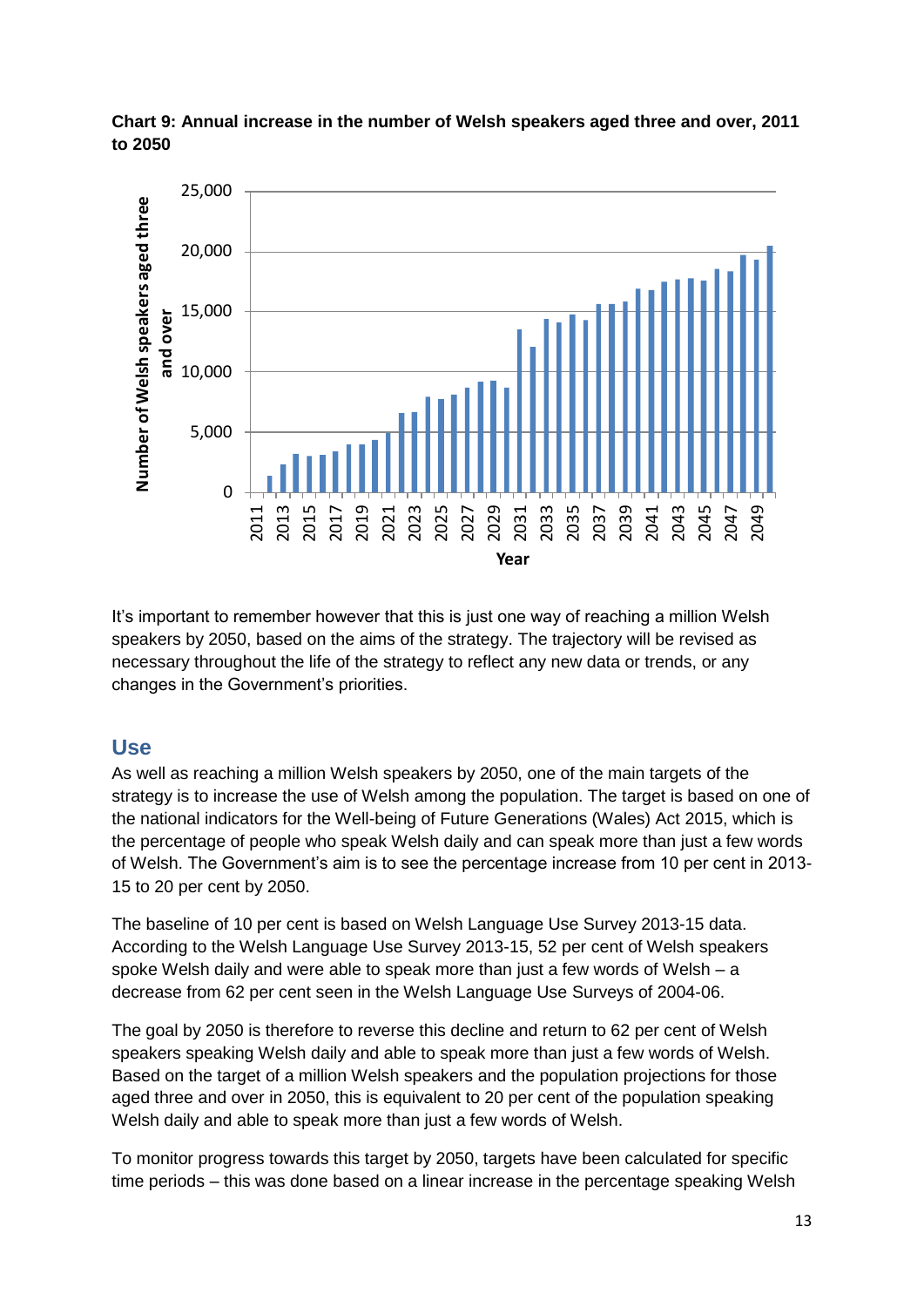daily and able to speak more than just a few words of Welsh. The National Survey for Wales will be used to monitor progress against this target in the absence of any Welsh language use survey, despite the National Survey for Wales being based on people aged 16 and over only (i.e. excluding 3 to 15 year olds).

## <span id="page-13-0"></span>**Workforce**

There are also targets relating to the numbers of teachers required to teach Welsh and through the medium of Welsh in primary schools and in secondary schools included in the strategy.

These targets were calculated based on data about pupils and teachers from the Pupil-Level Annual School Census (PLASC) 2015/16. Firstly, pupil:teacher ratios were calculated for primary and secondary schools by counting the numbers of teachers qualified to teach Welsh as a first language by sector (by allocating those teaching in middle schools to the primary and secondary sector) and the numbers qualified to teach other subjects through the medium of Welsh in secondary schools only.

To estimate the number of children studying Welsh first language, the number of children up to 10 years old in the primary sector was counted, and the number of children aged 11 and over in the secondary sector. The number of children studying Welsh first language in the primary sector is then estimated using the latest data about seven year olds assessed in Welsh (first language) from the National Data Collection of teacher assessments, which is 22 per cent of children. This is also done for the secondary sector using the percentage of 14 year olds assessed in Welsh (first language), which is 18 per cent. This was compared to data from PLASC that indicates whether a child studies Welsh first language for every pupil. Using this data, it's possible to calculate the number of children who study Welsh first language for each teacher teaching Welsh first language and through the medium of Welsh.

To project the number of teachers needed to teach Welsh or through the medium of Welsh by 2021, 2030 and 2050, pupil projections, the Government's targets regarding Welshmedium education and the pupil:teacher ratios are used for these years for the primary and secondary sector.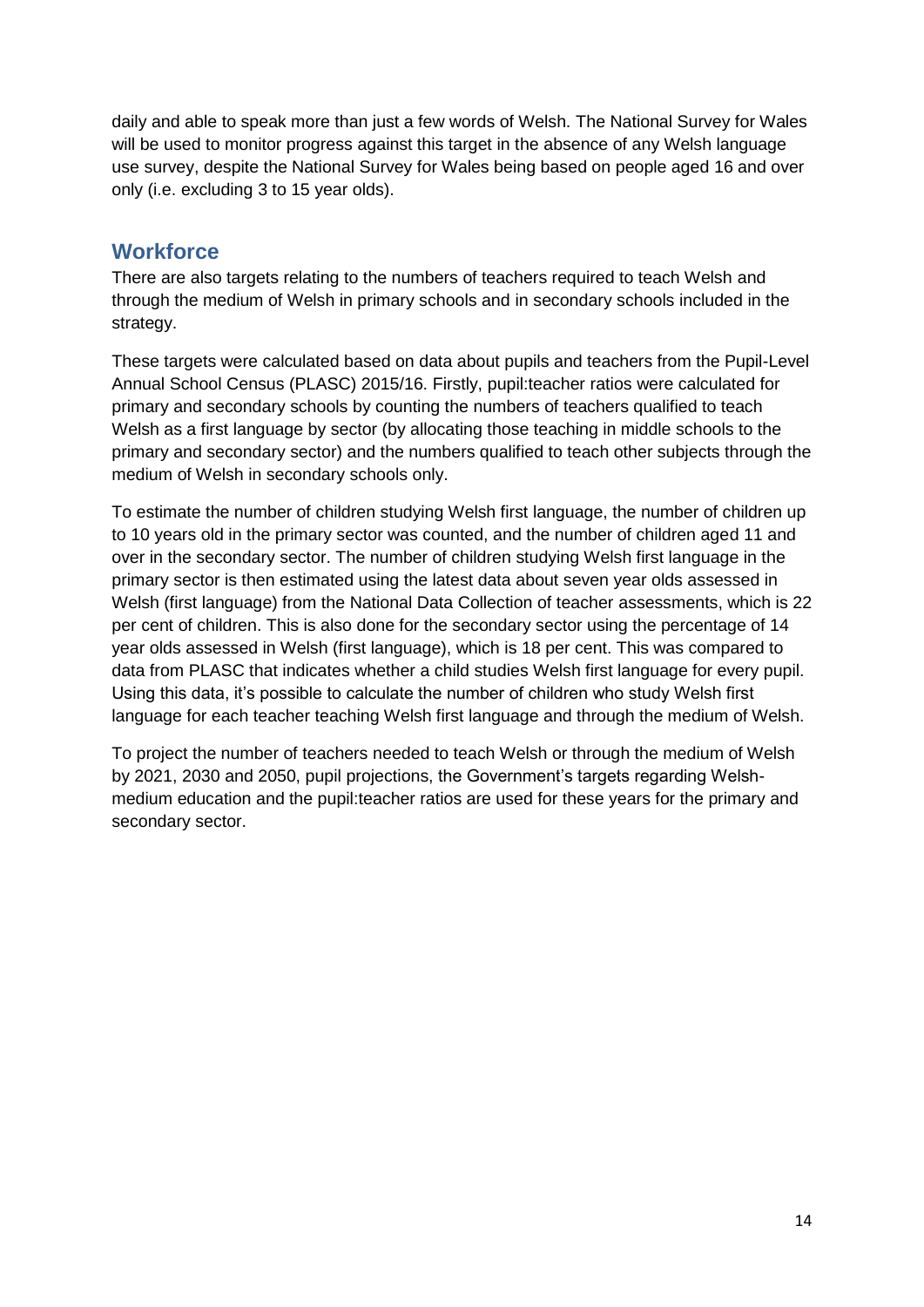# <span id="page-14-0"></span>**Bibliography**

Sankoff, D. 2008. *'How to predict the evolution of a bilingual community'* in Meyerhoff, M. a Nagy, N. (eds.) *Social Lives in Language – Sociolinguistics and Multilingual Speech Communities Celebrating the Work of Gillian Sankoff*. Edinburgh University/ Toronto University.

Welsh Government. 2013. *Welsh speakers by local authority, gender and detailed age groups, 2011 Census* [Online]. Available at: [https://statswales.gov.wales/Catalogue/Welsh-](https://statswales.gov.wales/Catalogue/Welsh-Language/WelshSpeakers-by-LocalAuthority-Gender-DetailedAgeGroups-2011Census)[Language/WelshSpeakers-by-LocalAuthority-Gender-DetailedAgeGroups-2011Census](https://statswales.gov.wales/Catalogue/Welsh-Language/WelshSpeakers-by-LocalAuthority-Gender-DetailedAgeGroups-2011Census)

Welsh Government. 2015. *Population projections by year and gender* [Online]. Available at: [https://statswales.gov.wales/Catalogue/Population-and-](https://statswales.gov.wales/Catalogue/Population-and-Migration/Population/Projections/National/2014-Based/populationprojections-by-year-gender)[Migration/Population/Projections/National/2014-Based/populationprojections-by-year-gender](https://statswales.gov.wales/Catalogue/Population-and-Migration/Population/Projections/National/2014-Based/populationprojections-by-year-gender)

Welsh Government. 2016a. *How to measure a nation's progress? National indicators for Wales* [Online]. Available at: [http://gov.wales/topics/people-and-communities/people/future](http://gov.wales/topics/people-and-communities/people/future-generations-act/national-indicators/?lang=en)[generations-act/national-indicators/?lang=en](http://gov.wales/topics/people-and-communities/people/future-generations-act/national-indicators/?lang=en)

Welsh Government. 2016b. *National level population estimates by year, age and UK country*  [Online]. Available at: [https://statswales.gov.wales/Catalogue/Population-and-](https://statswales.gov.wales/Catalogue/Population-and-Migration/Population/Estimates/nationallevelpopulationestimates-by-year-age-ukcountry)[Migration/Population/Estimates/nationallevelpopulationestimates-by-year-age-ukcountry](https://statswales.gov.wales/Catalogue/Population-and-Migration/Population/Estimates/nationallevelpopulationestimates-by-year-age-ukcountry)

Welsh Government. 2016c. *Pupil-Level Annual School Census (PLASC)* [Online]. Available at: [https://statswales.gov.wales/Catalogue/Education-and-Skills/Schools-and-](https://statswales.gov.wales/Catalogue/Education-and-Skills/Schools-and-Teachers/Schools-Census/Pupil-Level-Annual-School-Census)[Teachers/Schools-Census/Pupil-Level-Annual-School-Census](https://statswales.gov.wales/Catalogue/Education-and-Skills/Schools-and-Teachers/Schools-Census/Pupil-Level-Annual-School-Census)

Welsh Government. 2016d. *Pupil Projections* [Online]. Available at: [https://statswales.gov.wales/Catalogue/Education-and-Skills/Schools-and-](https://statswales.gov.wales/Catalogue/Education-and-Skills/Schools-and-Teachers/Schools-Census/Pupil-Projections)[Teachers/Schools-Census/Pupil-Projections](https://statswales.gov.wales/Catalogue/Education-and-Skills/Schools-and-Teachers/Schools-Census/Pupil-Projections)

Welsh Government. 2017a. *Cymraeg 2050: A million Welsh speakers* [Online]. Available at: [http://gov.wales/topics/welshlanguage/welsh-language-strategy-and-policies/cymraeg-2050](http://gov.wales/topics/welshlanguage/welsh-language-strategy-and-policies/cymraeg-2050-welsh-language-strategy/?lang=en) [welsh-language-strategy/?lang=en](http://gov.wales/topics/welshlanguage/welsh-language-strategy-and-policies/cymraeg-2050-welsh-language-strategy/?lang=en)

Welsh Government. 2017b. *Welsh for Adults learners and enrolments* [Online]. Available at: [https://statswales.gov.wales/Catalogue/Education-and-Skills/Post-16-Education-and-](https://statswales.gov.wales/Catalogue/Education-and-Skills/Post-16-Education-and-Training/Further-Education-and-Work-Based-Learning/Learners/Further-Education/welshforadults-learners-enrolments)[Training/Further-Education-and-Work-Based-Learning/Learners/Further-](https://statswales.gov.wales/Catalogue/Education-and-Skills/Post-16-Education-and-Training/Further-Education-and-Work-Based-Learning/Learners/Further-Education/welshforadults-learners-enrolments)[Education/welshforadults-learners-enrolments](https://statswales.gov.wales/Catalogue/Education-and-Skills/Post-16-Education-and-Training/Further-Education-and-Work-Based-Learning/Learners/Further-Education/welshforadults-learners-enrolments)

Welsh Government and Welsh Language Commissioner. 2015. *Welsh language use in Wales, 2013-15* [Online]. Available at: [http://gov.wales/statistics-and-research/Welsh](http://gov.wales/statistics-and-research/Welsh-language-use-survey/?lang=en)[language-use-survey/?lang=en](http://gov.wales/statistics-and-research/Welsh-language-use-survey/?lang=en)

Welsh Language Board. 2012. *Statistical overview of the Welsh language* [Online]. Available at:

[http://www.comisiynyddygymraeg.cymru/English/Publications%20List/A%20statistical%20ov](http://www.comisiynyddygymraeg.cymru/English/Publications%20List/A%20statistical%20overview%20of%20the%20Welsh%20language.pdf) [erview%20of%20the%20Welsh%20language.pdf](http://www.comisiynyddygymraeg.cymru/English/Publications%20List/A%20statistical%20overview%20of%20the%20Welsh%20language.pdf)